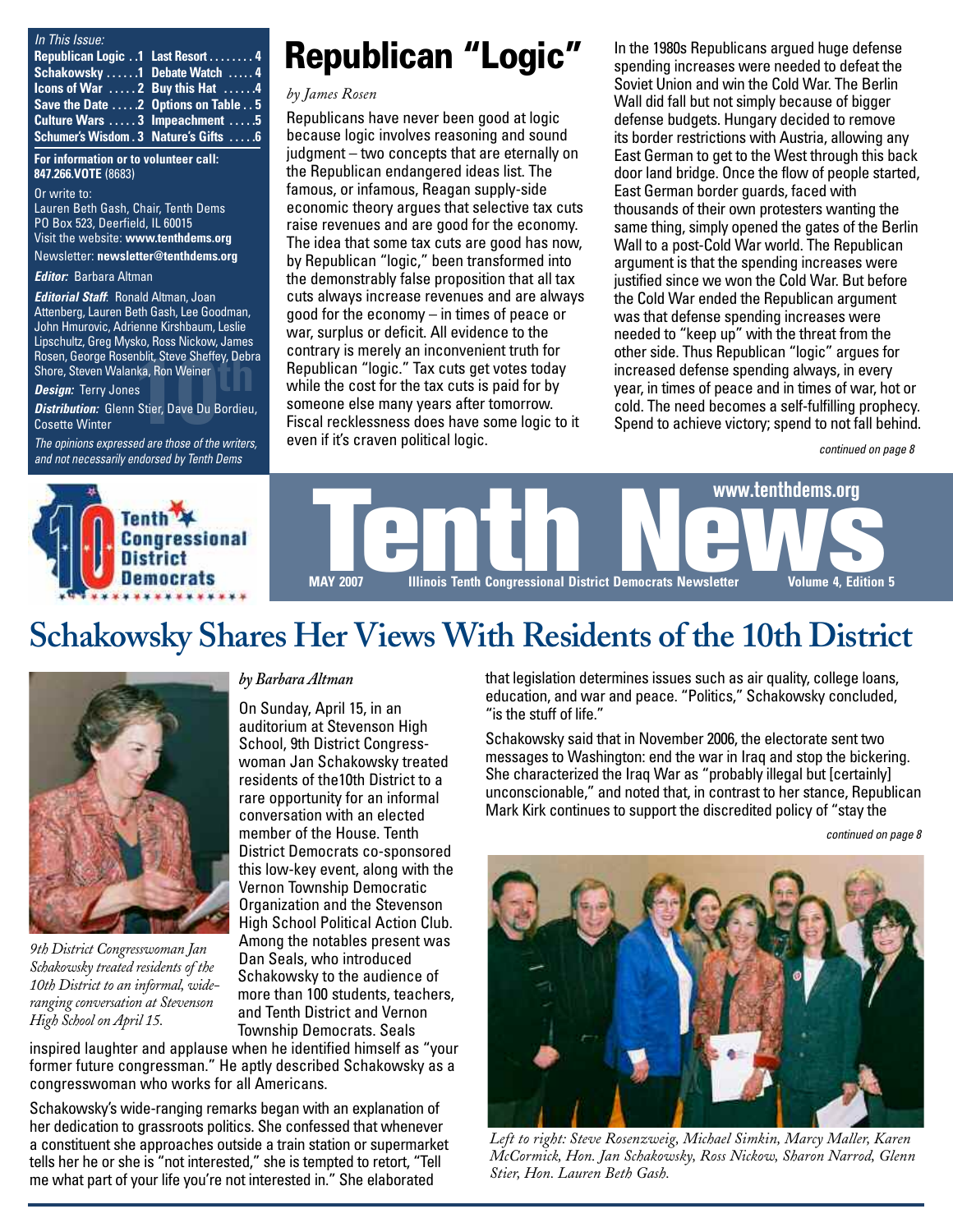# *War vs. Peace: Let's Not Honor Our Military With Icons of War*

### *by Greg Mysko*

It was a classic battle of War versus Peace. And in Northbrook recently, it was War that won. As American soldiers are dying in the war debacle in Iraq, a group of American Legion members in Northbrook have pushed a plan to install a World War II cannon on the front lawn of the Northbrook Village Hall. While such an event would not have been questioned back in 1947, there is opposition by community members today.

This "cannon battle" reveals a distinct cultural split in America today. It pits those who glorify American militarism against those who want America to be a country committed to peace. Local activists did their part to attempt to scrap the paradigm of celebrating warfare. On the other side, ultra-conservative veterans and a local newspaper tried very hard to keep things the old way.

Lee Goodman, the 10th District Democratic congressional candidate in 2004, organized the cannon opposition. After he got the word out under the auspices of the Northbrook Peace Committee, residents turned out at a local village

board meeting to express their opposition to promoting a tool of war as an honor to veterans. Goodman said, "The important thing people should start thinking about is the damage violence and militarism are doing to the world."

The old cannon in question had been displayed in front of the Northbrook American Legion hall on Pfingsten Road from 1954 until early 2007, when the hall was closed and the property sold. The American Legion members, along with Village President Gene Marks, wanted the cannon moved to a prominent location between the Northbrook Village Hall and the Northbrook Public Library. The site currently holds a flagpole and a small war memorial. The cannon will become the focal centerpiece of this civic complex when it is finally installed. There is also a proposal to illuminate the cannon with floodlights at night. And that was just fine with the Northbrook Village Board members who unanimously approved the placement of the cannon on April 10.

At a Northbrook Community Relations Commission hearing held in early March, a diverse cross-section of residents raised objections to the American Legion plan. Veterans not affiliated with the American Legion expressed their opposition to seeing any weapons displayed in a civic setting. Others objected from religious viewpoints. The cannon is considered by many to be a glorification of war and it sends the wrong message to children. With all the death going on in Iraq today, why celebrate warfare with a tool of war? The existing memorial with the flagpole and flowers is a fitting tribute to veterans and local war dead.

A contingent of World War II American Legion veterans repeatedly said their cannon was a symbol of freedom and were dismayed that anyone would oppose it. The commission members, mostly composed of young professionals, some with future political ambitions, ignored the opponents and decided to back the American Legion by voting to recommend installing the cannon. After all, who wants to become known as someone who is against elderly grandpas and freedom? In the end, it was the younger, middle-aged Vietnam era American Legion members who lobbied to push the plan through. They got help from the editors of

the Pioneer Press Northbrook Star with emotional appeals about the sacrifice of the old-timers during World War II and reminiscences of greasy fish fry Friday nights at the old legion hall.

In Europe today, there are plenty of memorials that honor both the soldiers and civilians who perished in war. And they do so without displaying weapons. Elsewhere in the United States, war memorials were built in recent years without weapons. There is such a memorial in Highland Park. While it is common to find displays of artillery and tanks at old courthouses in rural areas, it is uncommon to find such displays in front of city halls in affluent suburbs that can invest in updating infrastructure, like Northbrook, which is located in the most well-to-do region of the Chicago area. But the American Legion in Northbrook and the village board sadly wish to continue antiquated 19th Century traditions.

There could be alternatives developed, such as a "Peace Garden" that would be open to creations of local artists. A plan like this is already being discussed in Lindenhurst to balance a veteran's memorial (no weapons) the town recently erected. This is a good idea that should be pursued in Northbrook as well.

In Littleton, Colorado, where the infamous Columbine High School shootings took place in 1999, parents are raising objections to a statue honoring a local soldier killed in Afghanistan. The statue will be placed next to an elementary school. The soldier is holding a rifle with a finger on the trigger. Veteran groups are outraged at the parents for wanting the weapon removed. Enough said.

Is this the same type of mentality that wants to go to war with Iran and who knows where else? A new cannon installed on the front lawn of a city hall in 2007 is a sad testament to the grip of militarism in American society and the type of negativity that helped spawn the American invasion of Iraq. Why does it have to happen here?

Veterans and those who died in service to the United States should be honored for their sacrifices. There is no opposition from reasonable people for that. But violent icons ought not be part of any memorials being erected today.

Save the Date!



Tenth Dems Ravinia Night Three Generations of Women in Folk Music Judy Collins

Friday, September 7, 2007

Dar Williams Sonya Kitchel

Plan to join us for great music and dinner – more details will be announced in the June issue. To reserve your space now, call 847-266-VOTE (8683) or e-mail [events@tenthdems.org.](mailto:events@tenthdems.org)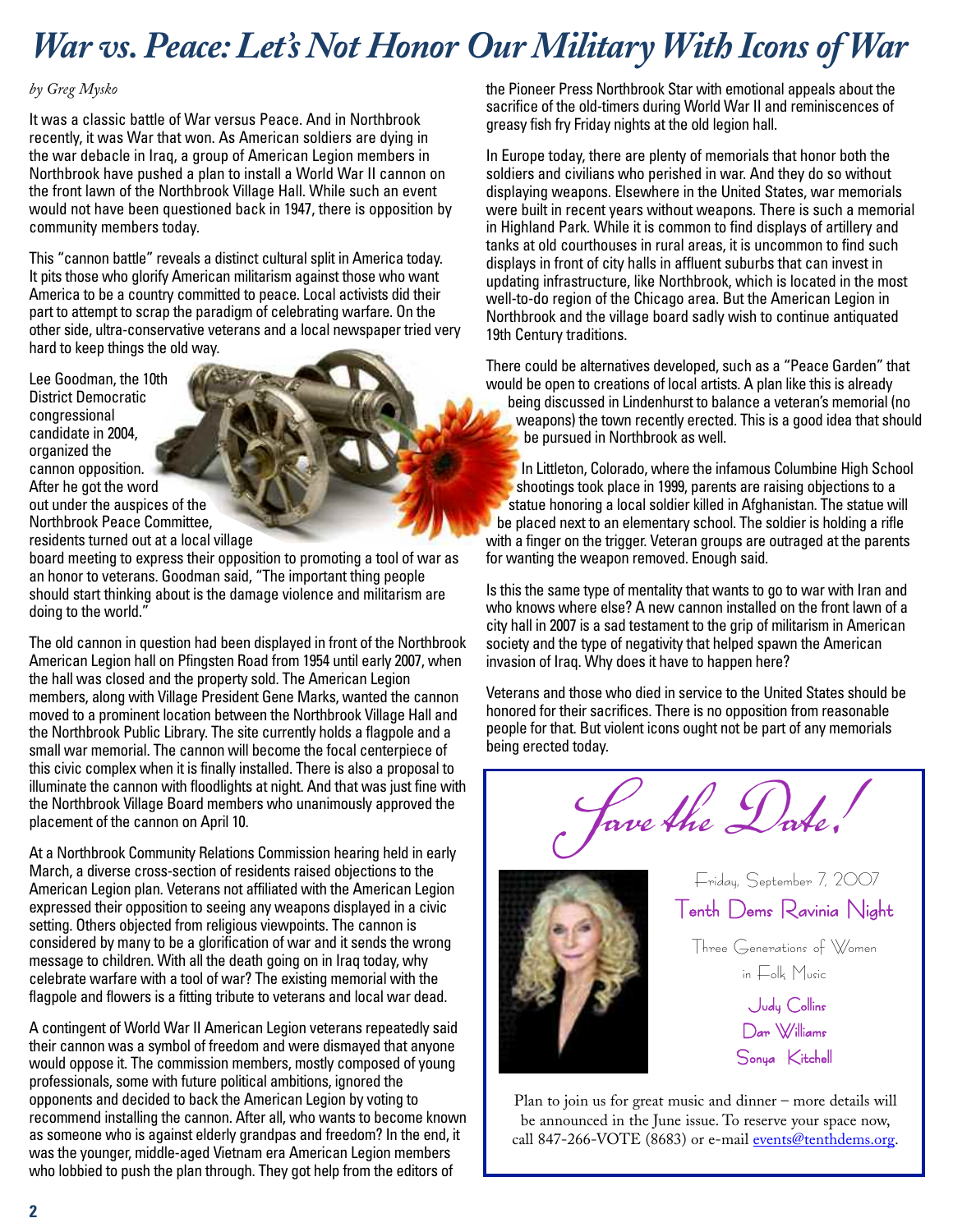# **Our States May Be Blue, But Democrats Are Well-Read**



**Culture Wars and Enemies at Home and Abroad**

*by Ronald Altman*

There is an old saying (probably not attributable to a carpenter) that to someone with a hammer, everything looks like a nail. To a right wing Republican, everything looks like the product of a vast left wing conspiracy. Senator Clinton has her own version of

vast conspiracies, but let's save that for another commentary. In his book *The Enemy at Home: The Cultural Left and Its Responsibility for 9/11* (Doubleday, 2007), Hoover Institute scholar Dinesh D'Souza blames the left at home and abroad for nearly everything that is wrong in the world, up to and including al Qaeda terrorism – even though he goes on to explain that the natural ally of the right wing in America is the conservative majority in the developing world, specifically the Moslem world. Despite his perverted view of liberalism in the West, D'Souza offers a great deal of insight into the Islamic world. He also offers the open-minded reader provocative criticism of the cultural excesses of our own country. His book is worth reading, even by a liberal Democrat – provided one has a doctor's note and a sufficient dose of tranquilizers.

At the root of the conflict between Islamic extremism and the United States is a deep and long-lived antagonism of 3,000 years between the peoples who inhabit west central Asia and those who live in the Mediterranean basin. This antagonism has been referred to as the Clash of Civilizations by Samuel Huntington, the Anti-Islamic War of Crusaders and Zionists by Osama bin Laden, and European Imperialism by anti-imperialists from Gladstone to Lenin. It is, in essence, the primal sibling rivalry of the monotheistic faiths of Abraham, expressed today as the West vs. Islam.

To fully comprehend this antagonism, we must see the world as it is today through the eyes of Islamic conservatives. They are part of the Third World, amorphous and perceived as inferior to us of the developed nations, and only recently liberated from our empires. Compare this modern global dichotomy with the world of the ninth century, an era of western civilization known as the Dark Ages. In contrast, to the Moslem world the ninth century was a golden age, the pinnacle of Islamic civilization, the period of the Abbassid caliphate in Egypt. Art, literature, science, and philosophy were at their zenith in the streets of Alexandria at a time when London and Paris were villages with dirt tracks inhabited by even dirtier people. No wonder the sense of degradation that pervades the Islamic world today.

Islamic radicals preach that this degradation is God's punishment for forsaking the Quran. Conservative Moslems, who comprise the vast majority of the Islamic world and, indeed, the Third World, are the true prize for these radicals, since only by controlling the conservatives can Islamic radicalism establish its primary goal, the establishment of a radical Islamic state across the land of Islam. Many in the West agree to these lines of battle, and argue that conservative Islamicists must be won over for radicalism to be

## **Schumer's Wisdom:** *Positively American*

*by Steve Sheffey*

Senator Chuck Schumer's new book, *Positively American: Winning Back the Middle-Class Majority One Family At A Time* (Rodale, 2007) is an excellent guide to what we Democrats need to do to win in 2008 and beyond.

According to Schumer, who was chair of the Democratic Senate Campaign Committee for the 2006



election cycle, the Democratic victories in 2006 were more a reaction to George Bush than a realignment by the voters, and unless the Democrats can answer the question, "What does the Democratic party stand for?" voters will go back to voting Republican.

Democrats must do a better job of reaching the middle class while reaffirming their commitment to protecting civil rights and speaking for the voiceless and downtrodden. Schumer says it all boils down to trust: "Who does the middle class trust to protect America against a heartless and fanatical foreign enemy? Who do they trust to keep America on top in this new global economy and to fight for their jobs? And who do they trust to protect their families against the cultural forces that mock their traditional ways of life?"

Schumer identifies two groups that form the backbone of the Republican party: theocrats, who want to impose their faith on government, and economic royalists, very wealthy people who are driven by greed and see government as nothing more than a barrier to unfettered property rights. The theocrats and economic royalists do not represent most Americans, but they have been successful because they have built a sophisticated message machine that includes think tanks and media outlets. They choose candidates who are not idealogues, but who—like George Bush when he was elected—appeal to the middle class. They do not hesitate to practice the politics of fear and division. Finally, and most important, the Republicans are very good at identifying clear issues that connect to their values and simply and repeatedly returning to them. In 2004, they did it with eight words: War in Iraq (strong and interventionist foreign policy). Cut taxes (limited government). No gay marriage (traditional values).

The Democrats won in 2006 not by creating a coherent vision, which they must do for long-term success, but with these eight words: No war in Iraq. No corruption. Bad economy. That was a recipe for success in the last election, but we need more than that to maintain and build on our victory.

Issues like global warning are important, says Schumer, but they work for the choir, not the middle class we need to reach. Leaving Iraq is a popular policy, but does not connect to a broader Democratic world view. Universal health care does describe a specific Democratic world view but does not tie to a specific policy we are going to implement.

According to Schumer, since we don't have our eight words yet, we should start with specific proposals and then try to develop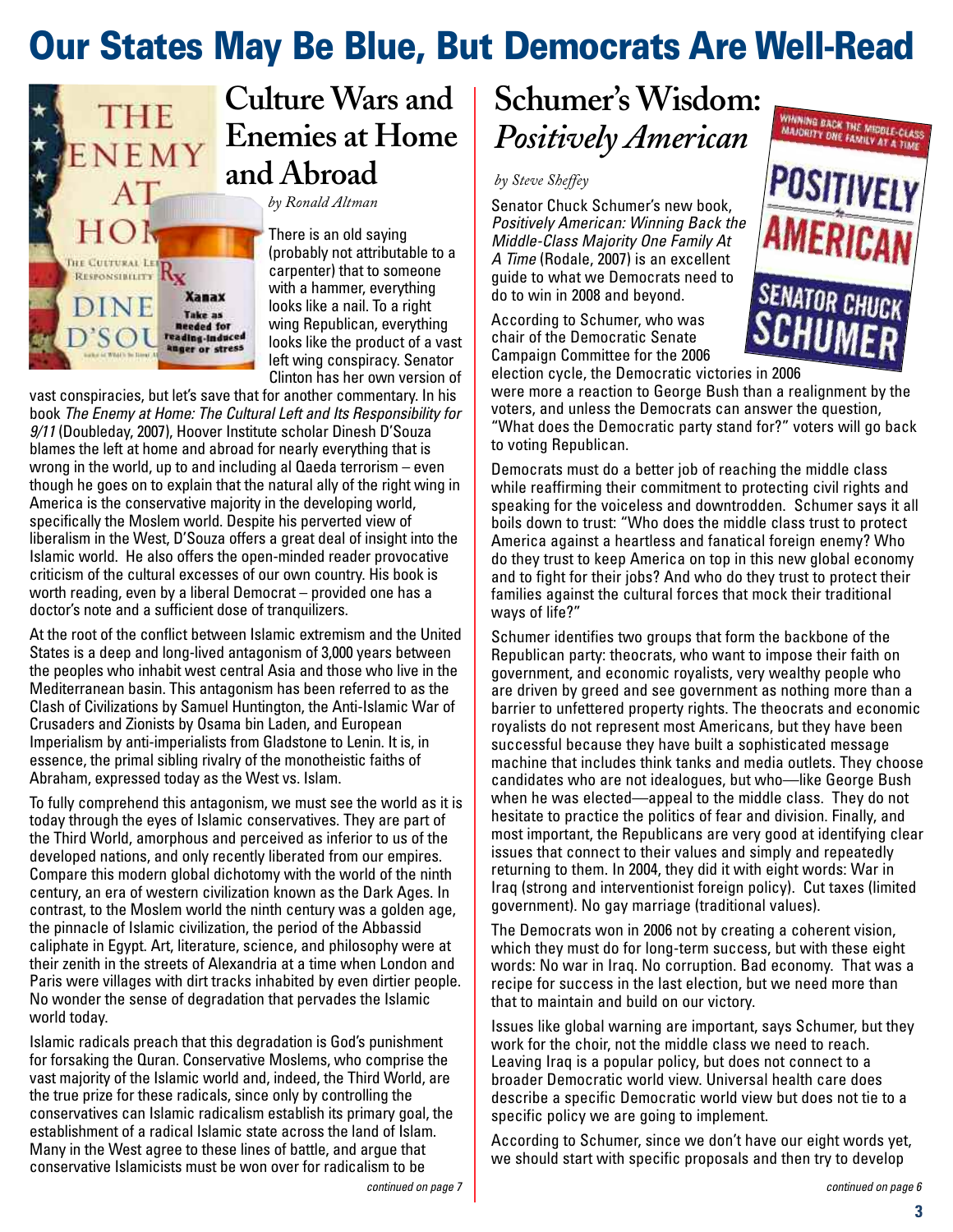# **The Last Resort** *by George Rosenblit*

There are good wars and there are bad wars. World War II was a good war. The Iraq War is a bad one. Read on.

At age 19, I willingly volunteered to join the U.S. Navy because Japan attacked Pearl Harbor in Hawaii. President Roosevelt asked Congress to declare war on Germany as well as Japan because Germany had overrun Europe, it had attacked England by air, and was a threat to England by land invasion. Japan and Germany were called the "axis," a true axis of evil, which cooperated militarily to conquer as much of the world as they could. Everyone I knew wanted to join the fight for survival and for freedom. We knew who our enemies were, and we went after them.

America had no valid reason for starting a war with Iraq. The Downing Street Memo stated Bush had decided to invade Iraq but knew that Congress would not condone war based on regime change. That led to the prefabrication of reasons that Congress would accept. A quote from the Downing Street Memo: "Bush wanted to remove Saddam, through military action, justified by the conjunction of terrorism and WMD. But the intelligence and facts were being fixed around the policy." When I recently heard Senator McCain on television say that the Democrats in Congress were very happy with the vote to go to war, he failed to mention the cloud of lies and deceit that preceded the vote in Congress.

The attacks on the Twin Towers in New York and the Pentagon, and the hijacked Flight 93 that crashed in Pennsylvania, did require a response. We knew that al Qaeda was behind it all and we attacked them at their base in Afghanistan. But we were not effective in preventing the escape of Osama bin Laden and his inner circle because of poor planning and execution by our government. Instead of starting the war in Iraq, we should have concentrated all our efforts to seek out our true enemy, al Qaeda. Instead, we generated insurgency in Iraq where there was none.

### **Contribute just \$20 to Tenth Dems and get a**

## **Perfect Gift for Family or Friends**

*Celebrate any joyous occasion–or just treat yourself–with the hat that commemorates this upcoming joyous occasion:*

### **01.20.09 – Bush's Last Day**

Buy 1 hat for just \$20. Or buy more and save – get 6 hats for just \$114!

For shipping to your address, add \$3 for one hat (\$23 total), or \$6 for six hats (\$120 total). Payment can be made in cash, or by check made payable to:

**Tenth Congressional District Democrats**.

To order by phone, call 847-266-8683 Or place your secure, online credit card or PayPal order at

<http://www.tenthdems.org/index.php/800>

Hats can also be picked up at Moraine Township Democrats Office, 580 Roger Williams Ave, Highland Park, during our normal office hours: 1 - 4PM Monday, Wednesday, Friday; and 7 - 8:30PM Monday and Thursday. (Please call 847-266-8683 in advance to be sure office is open.)

Now, let's look at the human cost of waging the ill-advised war in Iraq. The Department of Defense reports that as of April 11, 2007, 3,294 American military personnel were killed, and as of February 3, 2007, there were 26,188 non-mortal American casualties. These were brave men and women who served their country when called upon to do so.

Those who died left grieving mothers, wives, husbands, fathers, and children behind, all broken families left with dreams of what their lives might have been if their loved ones returned safely.

The non-mortal casualties, those who were maimed physically and mentally, have recently been reported in the media. Walter Reed Hospital and the Veterans Administration have been unable to cope with the volume of injured, and unwarranted delays have denied returning veterans proper and timely care. The American Legion has provided manpower to help veterans cut through some of the red tape.

According to *The Washington Post*, about 1,800 American troops have traumatic brain injuries caused by penetrating wounds, which are obvious. Of greater concern to neurologists, hundreds of thousands, at least 30 percent of the troops who have engaged in active combat for four months or longer in Iraq (and Afghanistan), are at risk of potentially disabling neurological disorders from the blast waves of IEDs and mortars, without outward signs of injury. We do not have the resources to treat this type of injury in the large numbers projected.

And let's not forget the hundreds of thousands of Iraqis, innocent men, women, and children who were killed as "collateral damage." Every life is precious.

The human cost of war should always raise a red flag of warning and enter into the equation. Engaging in a war should never be considered until all other options have been explored and exhausted in a process that provides an honest and transparent appraisal to Congress and to all citizens. And then, no war should be waged without the approval of Congress.

War should always be the last resort.

# *Moraine Dems Gather to Watch First Presidential Debate*



*Some of those who got together in a Highland Park home on April 26th to watch the first of the ten or more Democratic presidential debates scheduled for this primary season. More than 30 attended the gathering, which was sponsored by the Moraine Township Democratic Organization.*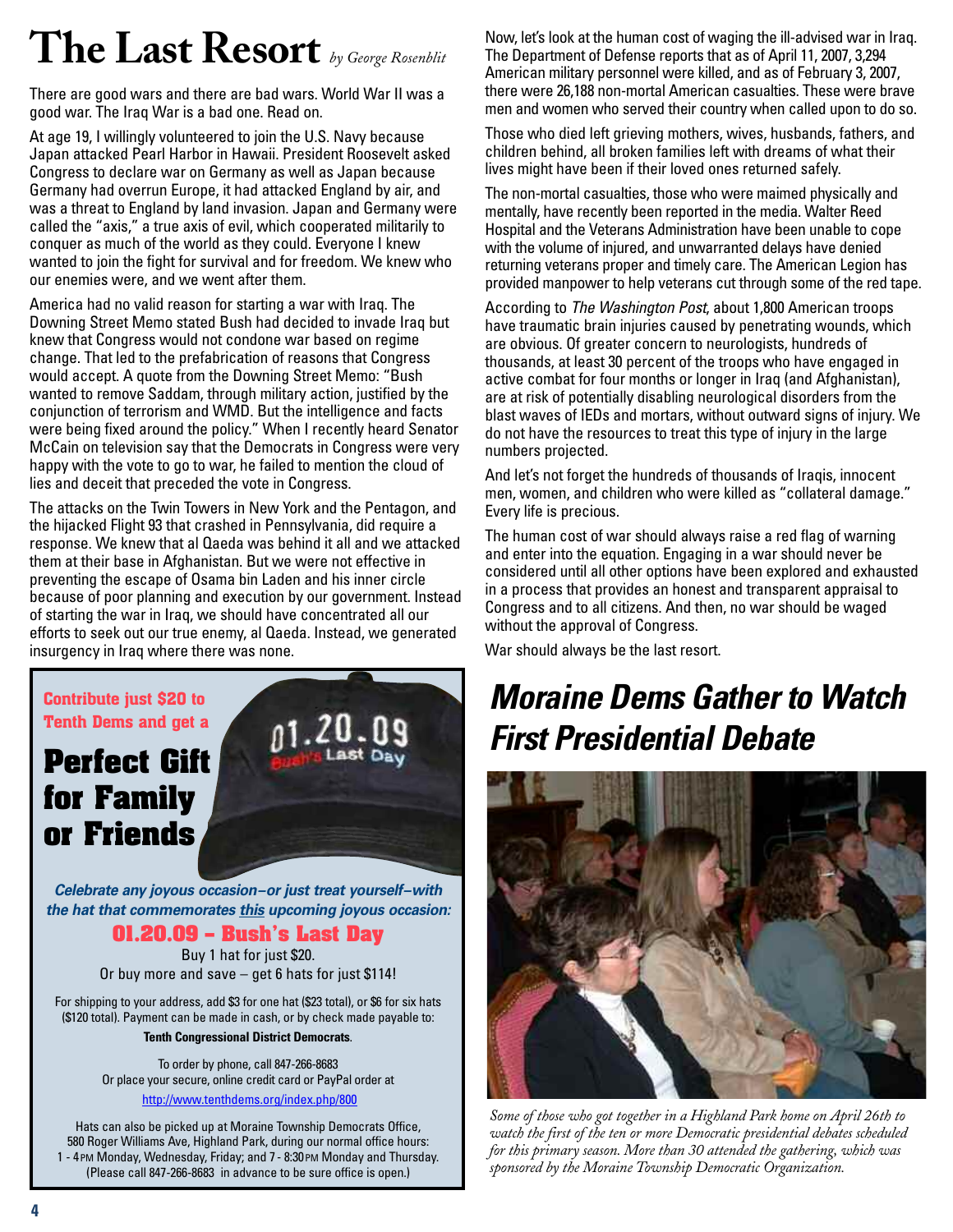# **Options On The Table** *by [Lee Goodman](http://www.AtCenterNetwork.com)*

In a frantic effort to reassure independent voters that they are not really against war, Democratic presidential candidates are lining up to pledge that they would not take any options off the table in pursuing the so-called war on terror. Apparently these candidates believe that liberal voters will vote for them regardless of how hawkish they are. Or perhaps, like former Democratic Senator Joseph Lieberman, they figure it is more important to get the votes of Republican and independent voters than those of liberal Democrats.

The option that most people think of as having to remain "on the table" is the option of using a nuclear bomb against Iran. It is difficult to imagine why anyone would ever think this would be a good idea. Dropping a nuclear bomb on Iran would unite the Arab world, and most of the rest of the world, against the U.S. in a way that would make our disastrous occupation of Iraq look like a minor public relations misstep.

Another option in the U.S. arsenal that should be taken off the table is the use of cluster bombs. These bombs trap people in an inescapable blanket of destruction. They are already illegal under international law, but we still manufacture them and even supply them to friendly nations, at least one of which has used them in attacks on civilians.

Still another weapon the U.S. has been illegally using on a daily basis is chemical poison, which we deploy to destroy crops in our so-called war on drugs. These weapons, which are harmful to plant, animal, and human life, have devastating effects on the environment.

The U.S. also continues to produce land mines, weapons that indiscriminately kill and maim civilians, especially children. Parts of

the world are still littered with millions of these devices years after conflicts have ended. Every day, innocent people lose their legs and sometimes their lives to these leftover weapons.

Aside from illegal weapons, the U.S.



has also been employing illegal practices in recent years. Our torturing of prisoners has long been outlawed by the international community. Our indefinite detention of suspects without access to family or counsel, and our kidnapping of people and secretly transporting them over international borders, are also illegal.

When a Democratic candidate tries to polish his image as a strong leader who can appeal to middle America by blustering that he would not take any options off the table, the response of people who believe in adherence to international law, who value human life, who respect the environment, and who have learned the lessons of history, should be to remind that candidate that some options were taken off the table years ago, for good reason, and should stay off the table.

# *"He's Leaving Soon Anyway…"* **– The Case for Impeachment**

### *by Ron Weiner*

I'm having a problem. People whose opinions I respect, people whom I've always considered to be erudite and highly informed observers of the political scene, people I have always placed far above me in their ability to calmly peruse all options in any political

crisis and make solid and reasonable choices, people like this are telling me that impeaching George Bush would be an exercise in futility and a total waste of time and money, that Congress has too many more important matters with which to concern itself. Well, it may be that I'm a vindictive, puritanical old curmudgeon, but I stubbornly insist that they are missing the point, which is that justice must be served and that there can be no more important nor timely endeavor by Congress than to



vigorously defend the Constitution and to preserve intact its existence as the most perfect instrument of self-government man has yet devised.

I, for one (and I'm not alone: see Ramsey Clark and Elizabeth Holtzman and a host of others), strongly feel that a movement toward the impeachment of this failure of a president and his even more arrogant vice president is both vital and necessary (regardless of its probability of success), if only to focus even more heat on this dangerous megalomaniac and his administration. There are many who have said that such a movement would be without merit since, "Well, he's going

to be gone in a year and a half and, besides, the Senate as presently constituted would never bring in a guilty verdict anyway, and I'm satisfied just knowing that he'll be remembered as the worst president in our history." So they are saying.

But suppose we looked at other crimes that way. Suppose, for

instance, an outrageous crime (brutal assault, rape, murder, etc.) were perpetrated against a close friend or family member, and suppose the criminal were known, but for whatever reason was still at large. Now, suppose further that this criminal were diagnosed with a terminal disease and arguably had no more than 18 months to live. Would you be willing to say, "Well, he's going to be gone soon, anyway; why waste the time and money it would take to bring him to justice?" or ,"No, it's just not worth it, and I'm satisfied knowing

that he won't be around too much longer?" Would you be willing to say that? Would you be satisfied with that?

I find that position equally untenable, whether it concerns an act of violence against a loved one or an act of violence against the Constitution. This amazing document, under the precepts and logic of which we have lived for generations, has been for six years systematically placed under attack, figuratively torn asunder, repeatedly and violently raped, to use not nearly strong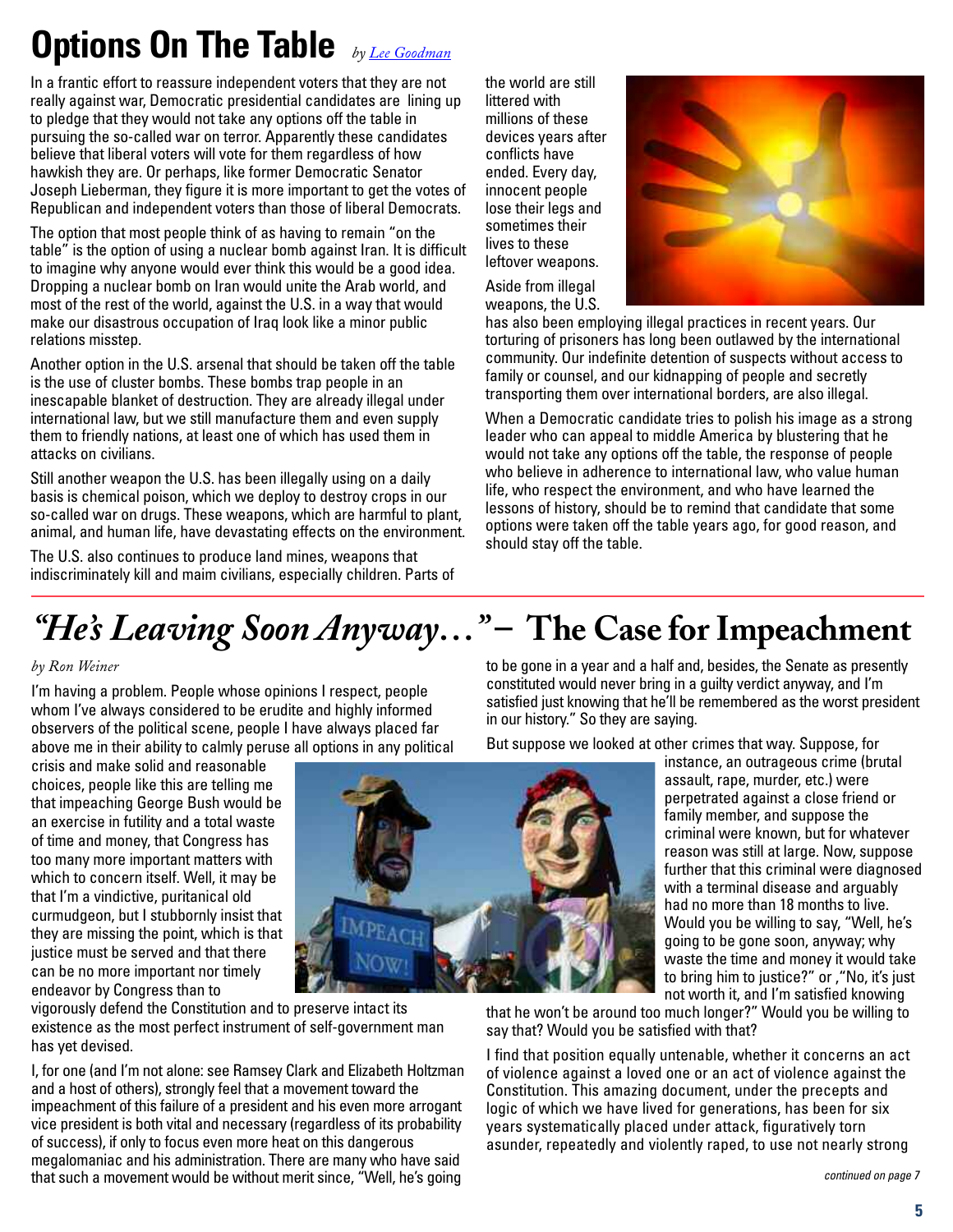# **The Gifts of Nature** *by Debra Shore*

This is the season, with Earth Day past and as Mother's Day approaches, when I reflect on the gifts we've received from Mother Nature.

Without a doubt, nature is our life support system. We are 70 percent water. Air is our life's breath. The fruits of the land sustain us each day. The tonic of wild nature refreshes our spirits. Woods, prairies, and wetlands are our first and best playground, the real Discovery Zone.

We receive so much from nature. But what do we give back?



*Linda Masters, a friend of the author, holds a blue-spotted salamander.*

### **Positively American** *continued from page 3*

our general principles based on them (instead of using deductive reasoning to move from general principles to specifics). "Some may say that politics should not start with pleasing the average person. I strongly disagree," writes Schumer. "Pleasing regular people – if it means making government work to improve their lives – is what democracy and Democrats are all about."

Schumer then outlines what he calls *The 50% Solution*:

- 1. Increase reading and math scores by 50% by tripling federal spending on education and using federal testing standards.
- 2. Reduce property taxes that fund education by 50% (more about that below).
- 3. Increase the number of college graduates by 50% with tuition credits and federal loans.
- 4. Reduce illegal immigration by 50% and increase legal immigration by 50% by increasing enforcement, issuing more green cards, and offering earned citizenship to those who are here.
- 5. Reduce our dependence on foreign oil by 50% by increasing conservation and fossil fuel production in the short run and ending dependence on fossil fuels in the long run.
- 6. Reduce cancer mortality by 50% through screening and research.
- 7. Reduce childhood obesity by 50% through education.
- 8. Reduce abortions by 50% through education, increased availability of contraceptives, and increased funding for family planning programs.
- 9. Cut children's access to internet pornography by 50% by holding credit card companies accountable for age verification and taxes on porn sites.

What do we do not only to ensure that we will continue to have clean air and abundant water available for our own use, but also to provide for the needs of the rest of creation?

For 15 years or so, a little bit of what I do to give back – indeed, the roots of my own political activism – is to volunteer in our local forest preserves to restore the woods and grasslands that have become degraded due to years of neglect. It is worthy work – good for the body and good for the spirit. This is a form of reciprocity, for sure, when caring humans act on behalf of birds and butterflies, frogs and voles.

Almost magically (and through dint of collective effort), in those places where I and other volunteers are able to remove invasive weeds and shrubs, sow native seeds, open up the woods to life-giving sunlight, we see Cooper's hawks and trillium and wild white indigo coming back. (Find out about habitat restoration opportunities near you. In Lake County, go t[o www.lcfpd.org](http://www.lcfpd.org) and click on "Get Involved." In Cook County go to [www.fpdccvolunteers.org.](http://www.fpdccvolunteers.org))

Last week, at Somme Woods in Northbrook, we found a blue-spotted salamander reviving from its wintery dormant state. Woodcocks have been whirling in their spectacular mating flight. The green shoots of May apples and trout lily are springing forth.

The great naturalist E. O. Wilson has said, "There is no purpose more enspiriting than to begin the age of restoration, reweaving the wondrous diversity of life that still surrounds us."

Why not make a pledge, this Mother's Day, to spend a morning giving back to Mother Nature? I suspect you won't be sorry.

- 10. Reduce tax evasion by 50% by restoring enforcement for high earners and corporations.
- 11. Increase our ability to fight terrorism by 50% through international alliances and expanding special forces.

This short summary does not do any of the programs justice, but you get the idea, and Schumer intends these as a starting point. Number 2 is among the most interesting. Since the middle class hates property taxes but likes education, Schumer would allow localities to get significant federal dollars for education if they pledge to freeze their property tax contribution to schools. Democrats will be for education and for tax relief the middle class really cares about. For similar reasons, Democrats should support energy independence, but not by means of gas taxes, which may reduce consumption but will hit the middle class hard.

On issues like abortion, Schumer says that the middle class is concerned about abortions from a moral perspective, but does not believe that values should be imposed on others: they are pro-life and pro-choice, which is why the message must be that abortions should be safe, legal, and rare.

On foreign policy, Democrats must be careful that our criticism of the war in Iraq is not mistaken for weakness. Schumer points out that every Senate Democrat voted for the use of force in Afghanistan, and he declares, "Democrats must agree, and must make clear, that we would never wait for enemies to attack us….If there's a threat, we must be proactive – the risks of waiting are too high." But instead of the Republican principles of preemptive strike and going it alone, "Democrats should focus on a Trumanesque synthesis of aggressive deterrence, strategic alliances, targeted strikes and, as a last resort when necessary, the use of all-out force."

Schumer's wisdom helped us win the Senate. It is now up to us to maintain and build on our victory.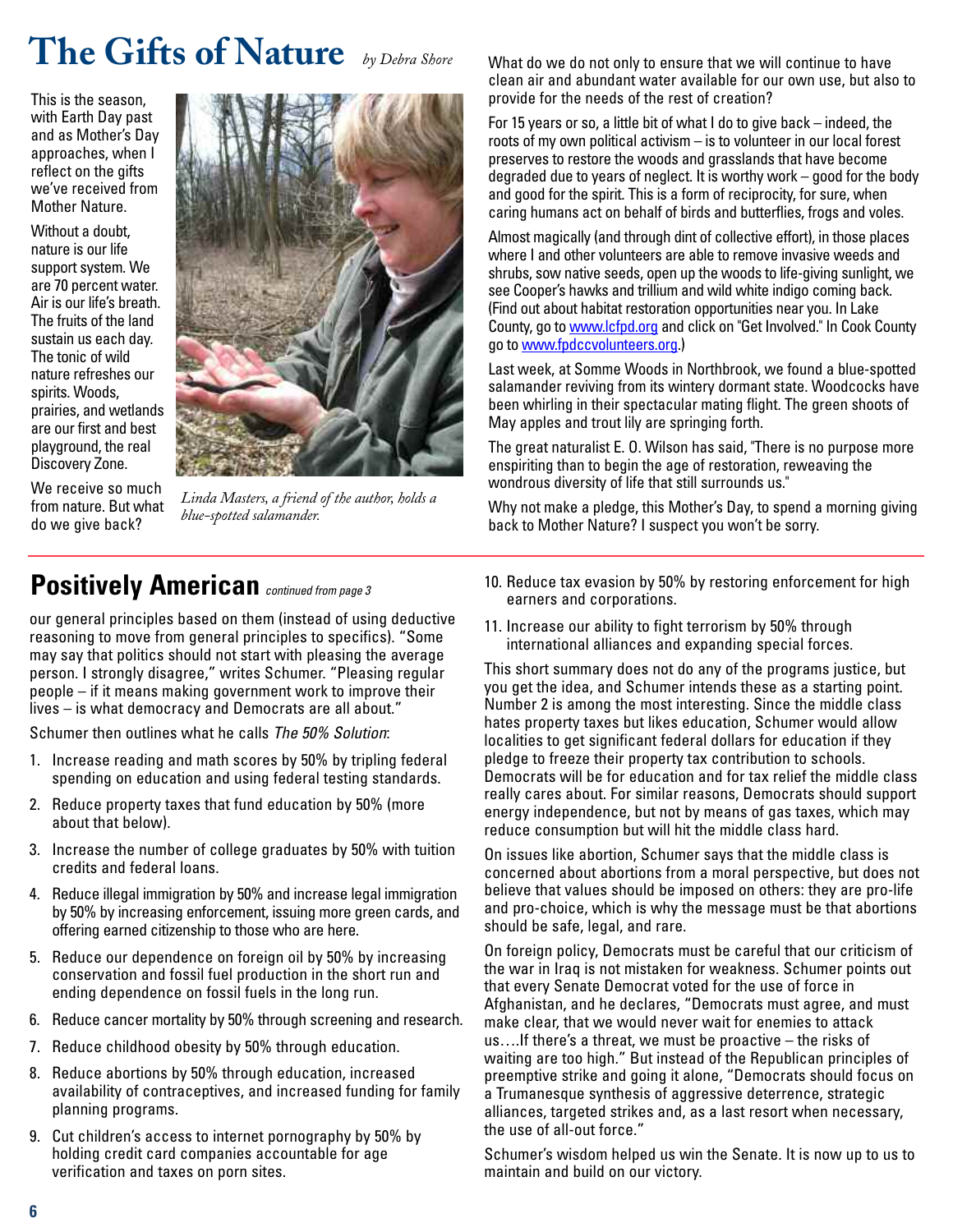## **Case for Impeachment** *continued from page 5*

enough a metaphor. From a disastrous, undeclared, youth-killing war, to recess appointments, to warrantless wiretaps and other egregious curtailments of our civil liberties, to those manipulative, self-serving "signing statements," the many crimes against the Constitution and its carefully juxtaposed balances of power have been both overt and insidious. Those crimes must be brought under the harsh light of investigations, followed by a House vote for or against impeachment.

And the House need not be greatly distracted from the vital business that others fear might be sidelined due to such action, since the impeachment process could begin with appointing a prosecutor to carry out his or her ongoing investigations while the Congress continues on its important way. Such a step would go far in giving Americans a sense that a remedy was at least underway, that the frustrating feeling of powerlessness might perhaps be at an end, and that our country was at last rebuilding in the eyes of the world the wrecked reputation that has so undermined our responsibility to hold

other nations to a higher standard of morality. Perhaps most important of all, beginning the process might make this insufferable administration think twice before entangling us in still another war – this time with Iran.

While I agree that the Senate, nearly balanced as it is now between Republicans and Democrats, would probably never reach the verdict of "Guilty!" that would remove Bush from office, a move toward impeachment by the House is vital, if only to keep his crimes in the headlines. Even Fox News would be forced to give a move toward impeachment priority position in its newscasts.

An impeachment debate is what America needs to see, hear, and read about every day. It's what those who still stubbornly cling to some misguided traditional sense of loyalty to the presidency – any presidency at all, or so it would seem – need to be engaged in so that they can understand that we have been in the hands of criminals.

And that none of us will stand for it – not for even one day longer.

### **Culture Wars** *continued from page 3*

calmed and defeated. The West has already won over the liberals of Islamic society, but these are too few and too cowed to be a bulwark against the radicals.

Even more insulting to many conservative Moslems than the decline of their status in the world over the last millennium is what they perceive as the moral depravity of the triumphant West. According to d'Souza, conservative Moslems see us as a society without morals and without standards, literally the enemy of Divine Revelation (through Moses, Jesus, and Mohammed), awash in a revolting cesspool of sexual immorality. Conservative Moslems see our American culture as rejecting the traditional paternalistic family, which is based on preservation of the virginity of its most valued asset, its daughters. Equal political rights for women are unthinkable to these conservatives because they would allow their daughters to associate with the sexually and physically dangerous world of men. Our clothing and fashions, the use of sex and the exposure of the female body by Hollywood and Madison Avenue, and especially the campaign of Western states in the United Nations to liberalize views toward homosexuality and the availability of abortion, strike at the vitals of this paternalistic, controlling society.

Because many on the left are secular proponents of the strict separation of church and state, intellectual heirs of Thomas Jefferson and the anti-clericalists of the French Revolution, their ideas are portrayed in the Islamic world as anti-religious. Yet the essence of liberalism since the 18th century has been the notion that no one, especially not the state, can tell the citizen what he can believe and how he can worship. Here the argument comes full turn, since the culture wars in our country are based on this same distinction between freedom to practice religion and freedom from religious interference in the lives of those with different beliefs. D'Souza would have the American right make common cause with those religious conservatives in Islamic countries, as they share the goal of preserving the primacy of religion in controlling the thoughts and actions of the worshiper. Freedom of religious thought here and abroad is anathema to both groups. Thus, D'Souza allies himself with the Islamic conservative majority that liberal Americans must win over if we are to defeat Islamic extremism.

We can disagree with D'Souza's fantasies of leftist responsibility for terrorism and a world-wide bund of religious conservatives without

rejecting the importance of an open dialogue with those in the Islamic world who represent not only the majority, but also our best hope to quell radicalism. The coarseness of our society, its insistence on rubbing the noses of Moslem clerics in what they call sexual immorality and what we call sexual expression, and the export of our society's worst excesses through our commercial and entertainment culture are obvious examples of our society's blindness towards the sensitivities of others. A cultural dialogue emphasizing our common heritage, and integration of students from Islamic countries into the intellectual life of Europe and America, such as is now underway in Rome, are examples of ways in which we can learn to live in one world.

Most disturbing of D'Souza's fantasies is his attempt to separate the left, consisting of European radicals and our own liberal Democratic leaders, from the bulk of the Democratic Party. This is the same division attempted by McCarthy in the 1950s, Nixon-Agnew in the 1970s (with the "silent majority" campaign), and George Bush in 2002 (Congressional authorization for war in Iraq). In each case the right wing laid claim to the center left of the political spectrum, the heart of the Democratic party, by attacking the patriotism of the left wing, the intellectual core of radical thought. The attacks on George Soros, Howard Dean, and John Murtha (who would be shocked to be thought of as a radical!) are examples of the most modern incarnation of this phenomenon.

If we conceive of the danger of Islamic extremism as an existential danger to western society, we must do our best to learn to live with Moslem conservatives, who represent the vast majority of their society. Points of common interest include the self-governance of society rather than the rule by an autocratic clergy, the common intellectual heritage of the past three thousand years from Egypt, Rome, and Persia, and our spiritual heritage as children of Abraham. We need not censor our society to prettify it for Moslems. The West will benefit from a refinement in our cultural output. It is conservative Islam that is most at risk from the paranoid ragings of the extremists in their midst, for it is primarily their society that the extremists seek to transform. As we pursue understanding with the Islamic world, we should also seek détente in the culture wars in this country. The Moslem world is not the only one at risk of cataclysmic civil strife.